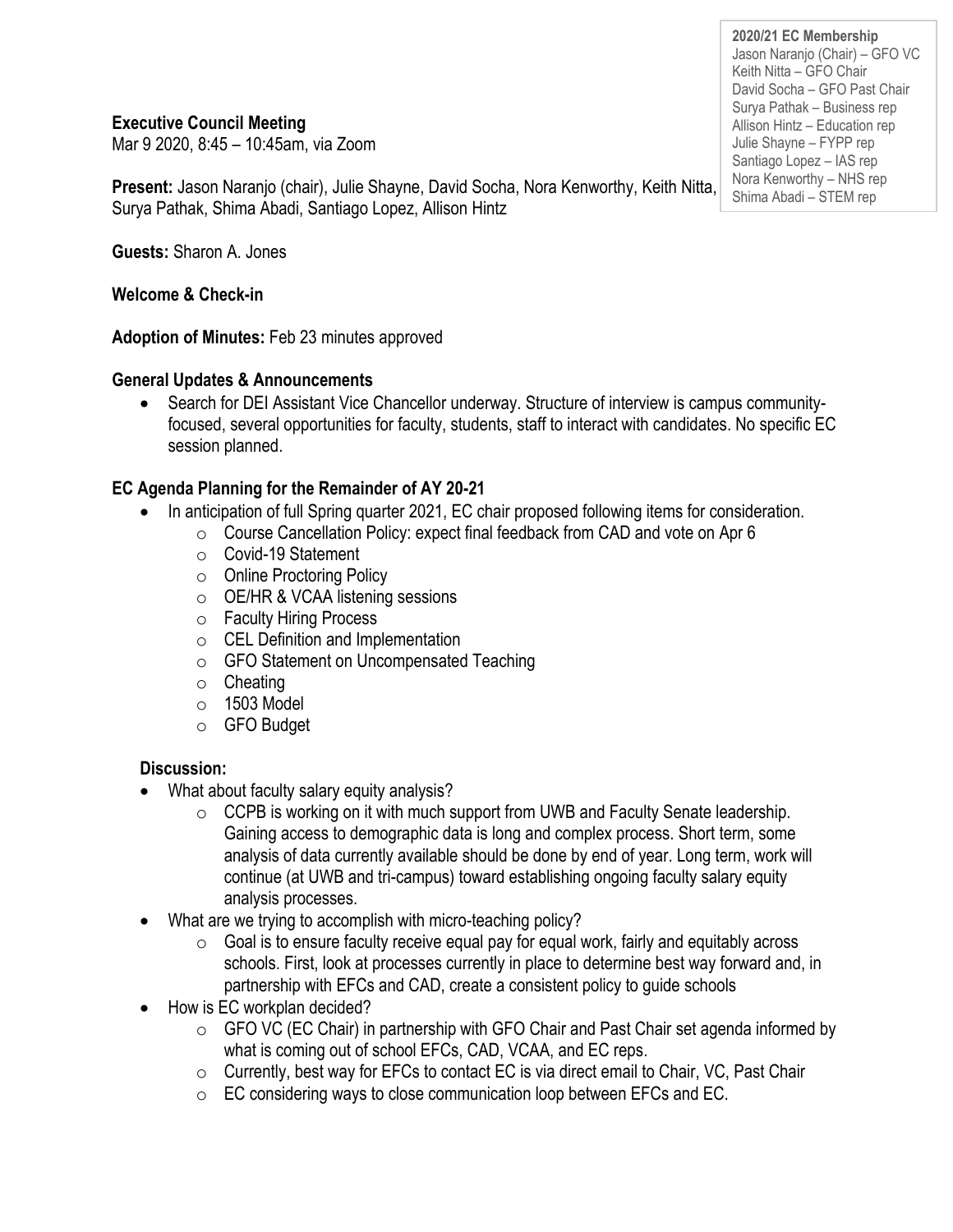- Considering adding a course release to incent schools to have EFC rep also serve on EC. Or only allow EFC reps to serve on EC. Open to other suggestions.
- EC reps currently go to EFC and ask what they would like brought to EC. Makes sense to formalize that relationship.
- EC reps should gather feedback from EFCs as to how connection, communication, and information sharing between EFCs and GFO councils should work to ensure strong shared governance.
- If emergent issues arise, EC Chair will work with EC to make shared decisions about what needs to take priority.

# **COVID P&T Policy**

# • **Class C Resolution**

UW Faculty Senate passed Class C resolution on reconceptualizing merit in light of the pandemic. Guidance has been issued to School EFCs and Deans. EFC reps asked to circulate (in addition to draft UWB Covide-19 Statement) the Class C resolution widely at school level (EFCs, Deans, Faculty Affairs Councils, Personnel, etc.) to get it thoroughly socialized.

### **Discussion:**

- $\circ$  Business asked faculty to look at big picture as to how Covid-19 statement fits into Class C resolution. Will share feedback at next EC meeting.
- o IAS socialized with Deans and Associate Deans. Conversation was around how wellaligned IAS already is with statement.
- o Resolution shows real commitment from UW Seattle to equitable practices
- o Faculty Senate wants to de-centralize this, norm-sharing across schools would be helpful ■ Any suggestions on how to go about doing that share out?
- o Different schools will interpret, conceptualize, and implement this differently. Potential for great change, also potential for schools to not change at all.
- o Class C resolution should be mentioned in Spring 2021 review and all reviewers should be required to read it prior to doing evaluation.
- $\circ$  Hope is that this resolution would call on schools to make change by maximizing compassion and flexibility in ethical and humane ways.
	- Allowing faculty to select evaluations that reflect their teaching experiences for the year would be a good start. Make it about quality and not quantity.
- $\circ$  How do we bring in campus-level view of what is happening at school level?
	- In Spring quarter, EC reps could ask EFCs, "Given the Class C resolution, what is your plan? Is it fully socialized? What is your feedback?"
		- $\Box$  EC reps will report out in 5/18 meeting. EC can gain understanding of how resolution is put into place at the schools.
	- Pandemic has surfaced structural and equity issues in regard to how students and faculty are evaluated. Information gathered from schools can help improve evaluation processes long term.

Chair summary: Class C resolution came late in the year. Once process rolls out, EC reps will gather updates from EFCs as to what schools are doing and will share with EC in 5/18 meeting. Information will help guide conversation forward.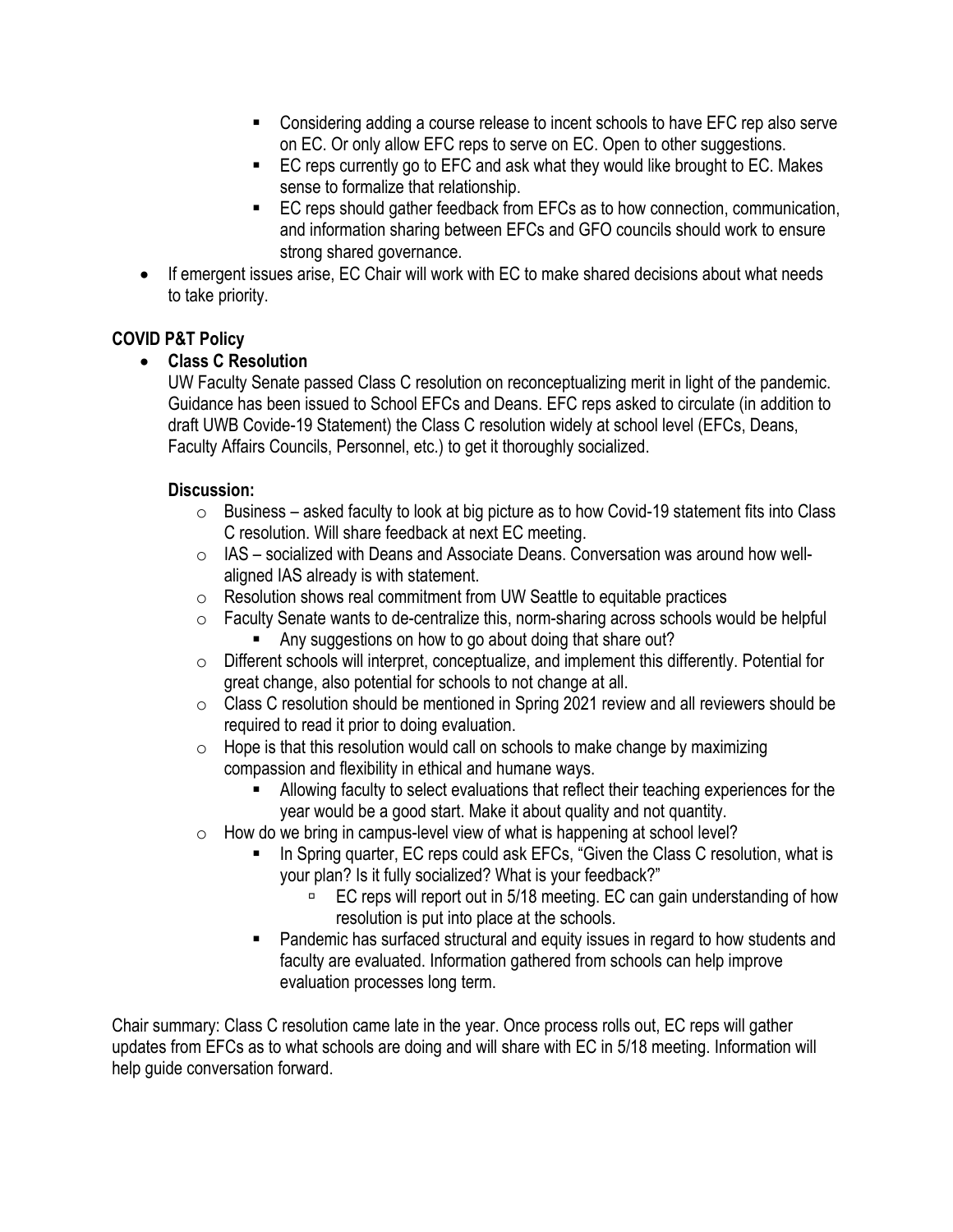# • **UWB Covid-19 Statement Discussion/Edits**

- o Conceptionally and structurally sound, needs minor edits and adjustments. Guidance and direction piece broken off and being worked separately.
- o Document missing specificity of how people have been impacted. Consider including data about how pandemic has impacted productivity. (Kenworthy will provide)
	- Consider including examples of specific challenges
- $\circ$  How will this policy be implemented?
	- P&T is faculty-driven process, implementation rests with faculty in terms of guidelines, review processes, and recommendations. Administrators can help with logistics but guidance needs to come from faculty
- $\circ$  How do we ensure consistency across schools?
	- Must be faculty-driven. EC could engage the EFCs and develop a policy. EFCs do not review files. May be difficult to implement
- o An EC subcommittee could work with EFCs and articulate implementation guidelines. Tentative timeline would be for EC to vote on guidelines in 4/6 meeting.
	- Sub-committee volunteers: Nitta, Socha, Kenworthy, Naranio, Abadi, Pathak

**Chair Summary:** Specific examples and national framing as to how pandemic is impacting faculty needs to be added to statement. Then, EC reps share with schools for further input. Have all suggested edits added to document by 4/6. EC sub-committee will work on implementation piece. EC reps should also try and surface anticipated issues with implementation in their schools to share with council.

- $\circ$  Good for reviewers to know the type of things that can be included I statement?
- $\circ$  Concern about requiring a statement and concern around that statement coming directly from faculty member. Suggest, instead, a campus committee highly trained in the impacts of the pandemic writes statements on behalf of faculty member. Preserves privacy.
- $\circ$  Will policy statement, alone, protect faculty? What is the purpose? Will reviewers reading a highly personal statement impact the actual process?
	- Expecting a faculty member to disclose hardships is probably not advisable.
	- Having a statement informs the reviewer
- o Most concerned about external reviewers
- $\circ$  Caution against putting responsibility of statement in Dean's hands, doesn't allow for transparency and faculty might not feel comfortable sharing personal info with their Deans.
- o Need to ensure the policy, statement, and guidance are well understood
	- Statements go into dossiers meant for internal and external. Guidance for implementation stays within house.
	- Sub-committee will gather voice around campus for guidance and implementation
- $\circ$  How do we support colleagues who are going up for promotion right now?
	- Could direct reviewers to give flexibility, allow candidates to share the "best years" for reviewers to consider.
		- This is consistent with "agency and flexibility" in Class C legislation.
	- Important that reviewer letters specifically point out why they looked at what they looked at and how it demonstrated what needed to be demonstrated. Don't want any questions marks. Be direct and up front.
	- Helpful to have tangible steps, things that people can do (e.g. flexibility to select "best years".)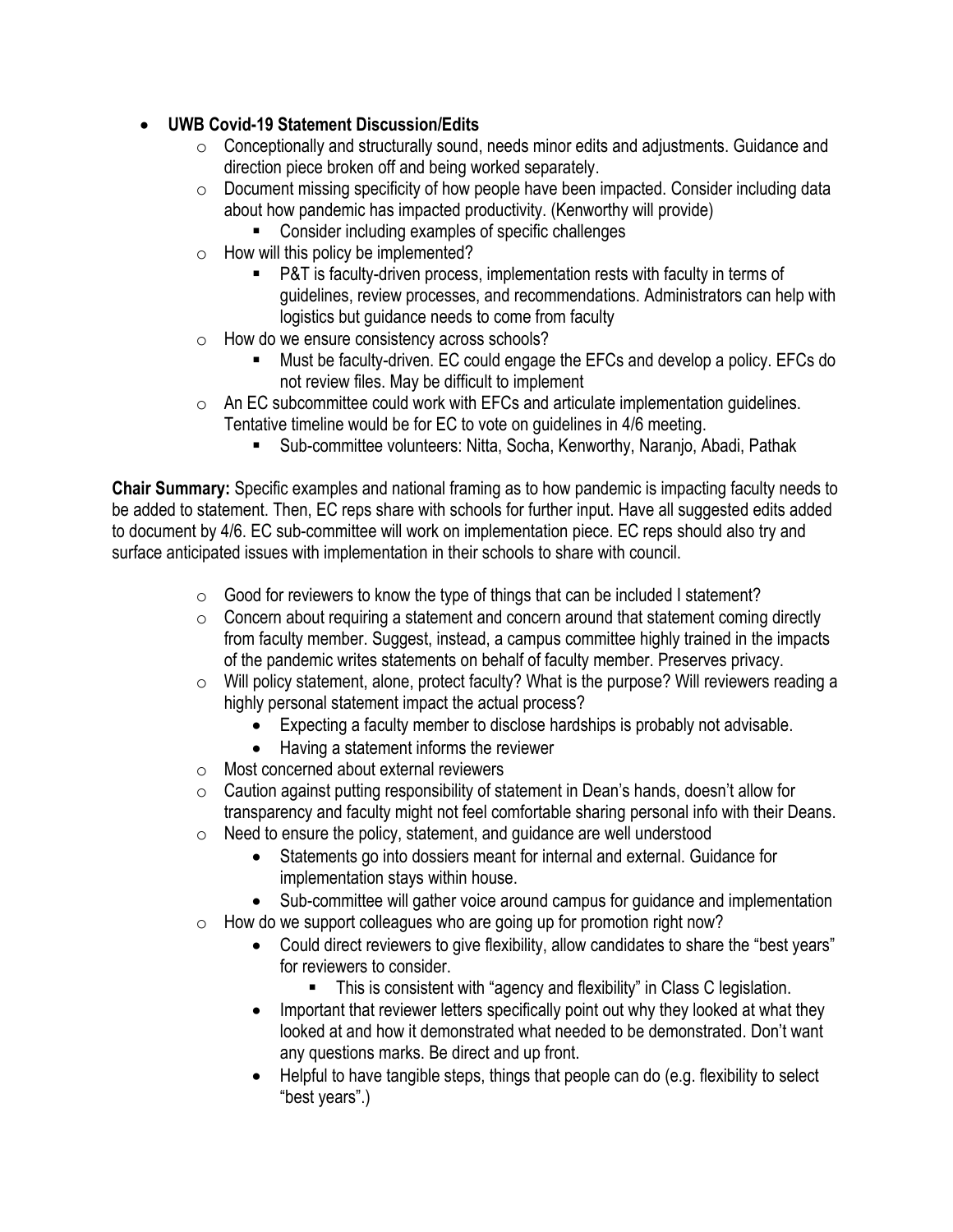$\circ$  Although conversations are currently framed around pandemic, this is an opportunity to look at P&T processes closely

**Chair Summary:** potential vote on 4/20 or 5/4 depending on progress. Sub-committee will look at articulating guidance to schools around implementation. EC reps continue to gather input from schools/EFCs related to document and guidance/implementation. Email Naranjo, Nitta, Socha. Subcommittee will work to distill and put together final version of Covid-19 statement and statement of implementation and guidance.

### **Revised Faculty Hiring Process**

Sharon A. Jones, VCAA

Jones shared new guidance for schools for faculty hiring. Some new requirements came from tri-campus level and some changes and policy are included that address DEI issues. Guidance follows lifecycle of search. VCAA gathering feedback from EC and CAD, hopes to have document approved/in place by next cycle of hiring process (hiring requests due May 15). Jones asked that EC socialize document within faculty bodies in schools and gather faculty feedback. Jones opened the discussion for EC feedback:

#### **Discussion**

- $\circ$  Will there be DEI section on document? What should we do in search committee to ensure pool is diverse enough?
	- o DEI included throughout. How to have an inclusive practice was considered/included in each step. Inclusivity advocate must be included in search.
- o How can a search committee ensure pool is diverse enough? There is no guidance or definition. Search committee may think it is a diverse pool but then Provost says it isn't.
	- o Provost won't see this hiring document.
	- o WA is not an affirmative action state so cannot provide numbers or percentages about what would be considered diverse enough
	- $\circ$  Up to each discipline to ensure a diverse pool
	- $\circ$  How rubrics are constructed for early applicants is important to what your pool looks like down the line.
- $\circ$  Do schools have published mentoring plans that can be shared?
	- o [https://www.uwb.edu/academic-affairs/faculty-support/policies/new-faculty](https://www.uwb.edu/academic-affairs/faculty-support/policies/new-faculty-mentoring)[mentoring](https://www.uwb.edu/academic-affairs/faculty-support/policies/new-faculty-mentoring)
		- Business will have one soon
- $\circ$  Is there a specific plan for cross-campus conversations to determine best practices?
	- o Difficult due to differences in maturity and capacity but the will is there. OE/HR plans to build in peer-to-peer interactions and implicit bias training is offered.
- o Some faculty highly engaged and some have other priorities. How do we reach across?
	- $\circ$  Administration doesn't want to be too top down but important to challenge the way we are doing things. Tried to make implicit bias training mandatory for all faculty but received push back so now it is optional.
	- o Need to have ongoing conversations, norm setting, maybe do de-brief (a confidential conversation) with search committees after process. Could help diversity processes.
- $\circ$  Gathering feedback from chairs of faculty searches could be helpful